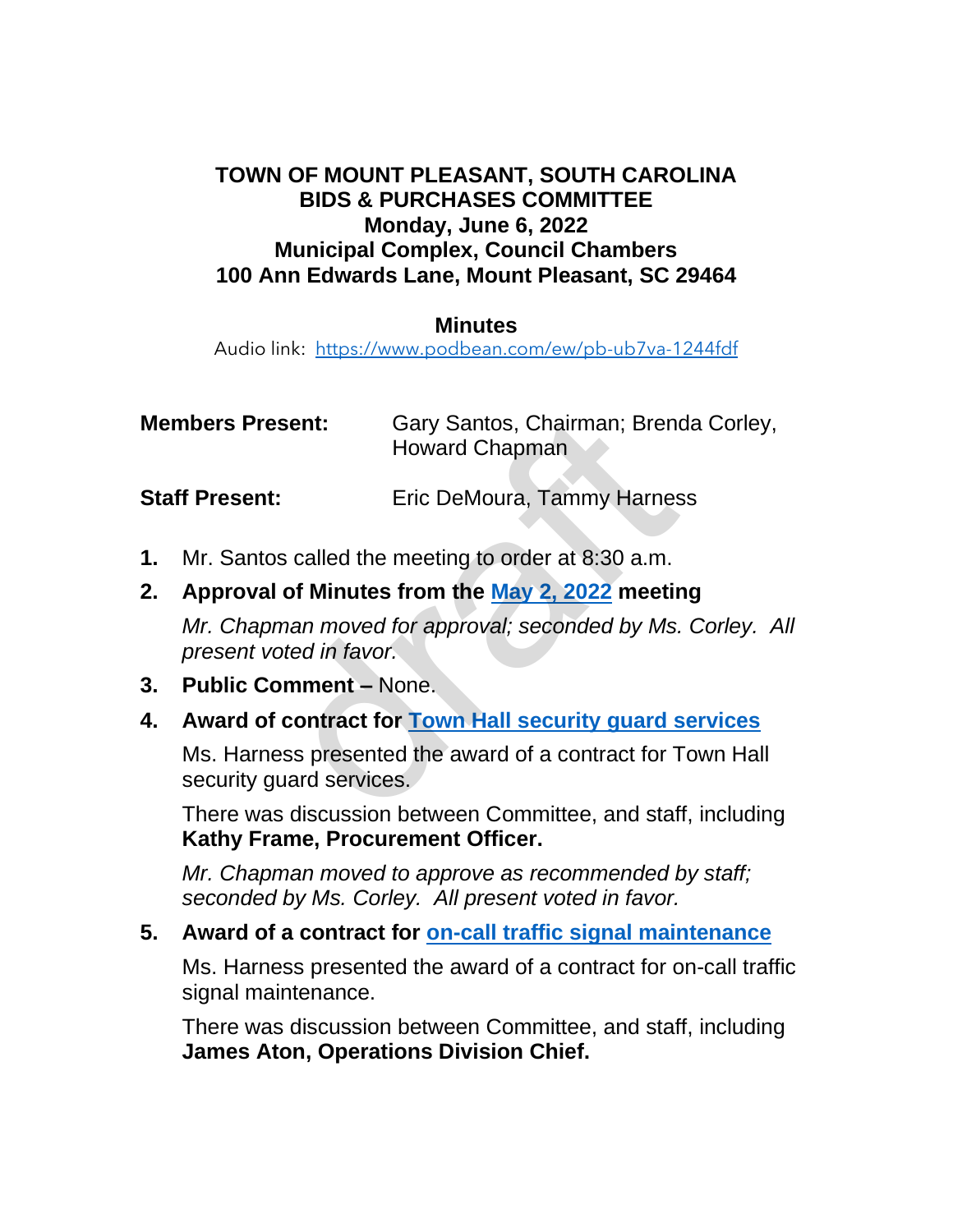*Mr. Chapman moved to approve as recommended by staff; seconded by Ms. Corley. All present voted in favor.*

## **6. Award of a contract for [replacement weapons](https://www.tompsc.com/DocumentCenter/View/41883/BP-Recommendation---Replacement-Police-Weapons) for the Police [Department](https://www.tompsc.com/DocumentCenter/View/41883/BP-Recommendation---Replacement-Police-Weapons)**

Ms. Harness presented the award of a contract for replacement weapons for the Police Department.

There was discussion between Committee and staff.

*Mr. Chapman moved to approve as recommended by staff; seconded by Ms. Corley. All present voted in favor.*

## **7. Review and possible action with regard to amending approval and spending [authorization levels relative to seized asset](https://www.tompsc.com/DocumentCenter/View/41886/Resolution---Seized-Assets-Fund-Thresholds)  [funds](https://www.tompsc.com/DocumentCenter/View/41886/Resolution---Seized-Assets-Fund-Thresholds)**

**Existing and proposed thresh**<br>
Existing and proposed thresh<br>
Existing and proposed thresh<br>
Existing Thresholds<br>
St to \$10,000 - Police Chief<br>
St to \$10,000 - Police Chief<br>
St to \$10,000 - Police<br>
St to \$10,000 - Police<br>
S 像

Ms. Harness presented the following slide.

There was discussion between Committee and staff.

*Ms. Corley moved to approve as recommended by staff; seconded by Mr. Chapman. All present voted in favor.*

# **8. Award of a contract for [health insurance stop loss coverage](https://www.tompsc.com/DocumentCenter/View/41884/BP-Recommendation---Stop-Loss-Insurance)**

Ms. Harness presented the award of a contract for health insurance stop loss coverage.

There was discussion between Committee and staff.